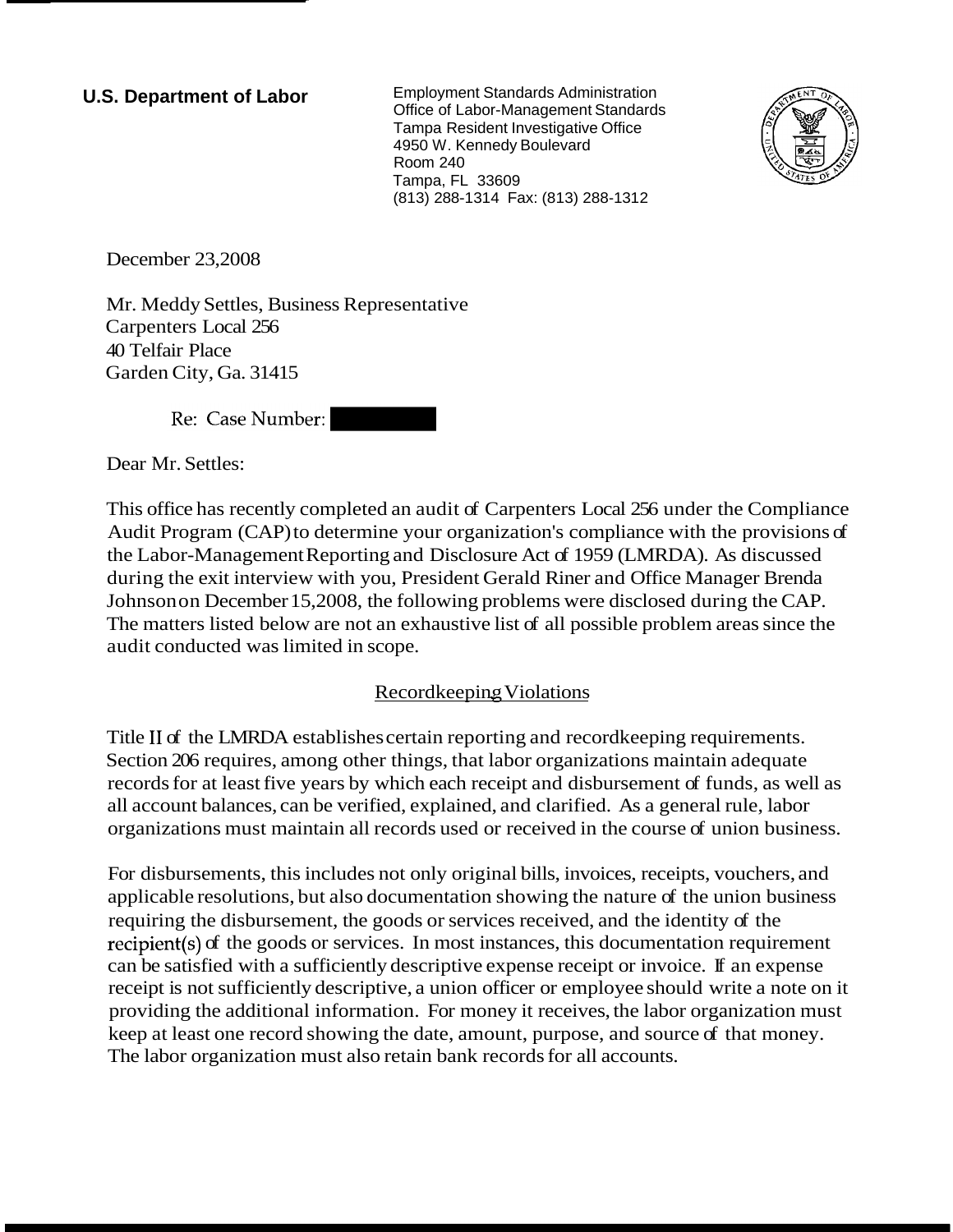Mr. Meddy Settles December 23,2008 Page 2 of 3

The audit of Local 256's 2008 records revealed the following record keeping violations:

1. Failure to maintain adequate documentation

The local did not have adequate work permit records to allow OLMS to verify when and which contractors' work permits were issued.

The local did not have invoices or bills for the cleaning services provided by however, you did have the three trustees' approval for these disbursements and the approval of the body authorizing these services.

2. Disposition of Property

The union must report the value of any union property on hand at the beginning and end of each year in item 28 of the LM-2. It must retain an inventory or similar record of property on hand to verify, clarify, and explain the information that must be reported in Item 28.

Local 256 did not maintain an inventory of its t-shirts and other property it purchased, sold, or gave away. The local was not aware that a detailed inventory must be maintained. You agreed to inventory the t-shirts, hats and tags and maintain a detailed report of inventory of items sold, given away or raffled.

Based on your assurance that Local 256 will maintain more detailed records of work permits issued, require an invoice or bill statement from service providers, and maintain an inventory of property, OLMS will take no further enforcement action at this time regarding the above recordkeeping violations.

## Reporting; Violations

## $\mathbf{1}$ Failure to File Bylaws

The audit disclosed a violation of LMRDA Section 201(a), which requires that a union submit a copy of its revised constitution and bylaws with its LM report when it makes changes to its constitution or bylaws. Local 256 is governed by the Southeastern Carpenters Regional Council By-laws, which were revised May 10, 2007, but did not file a copy with its LM report for that year or the previous year. The last amendment OLMS had in its disclosure files was for 1969.

Local 256 has now filed a copy of its constitution and bylaws by providing them to OLMS during the course of this audit.